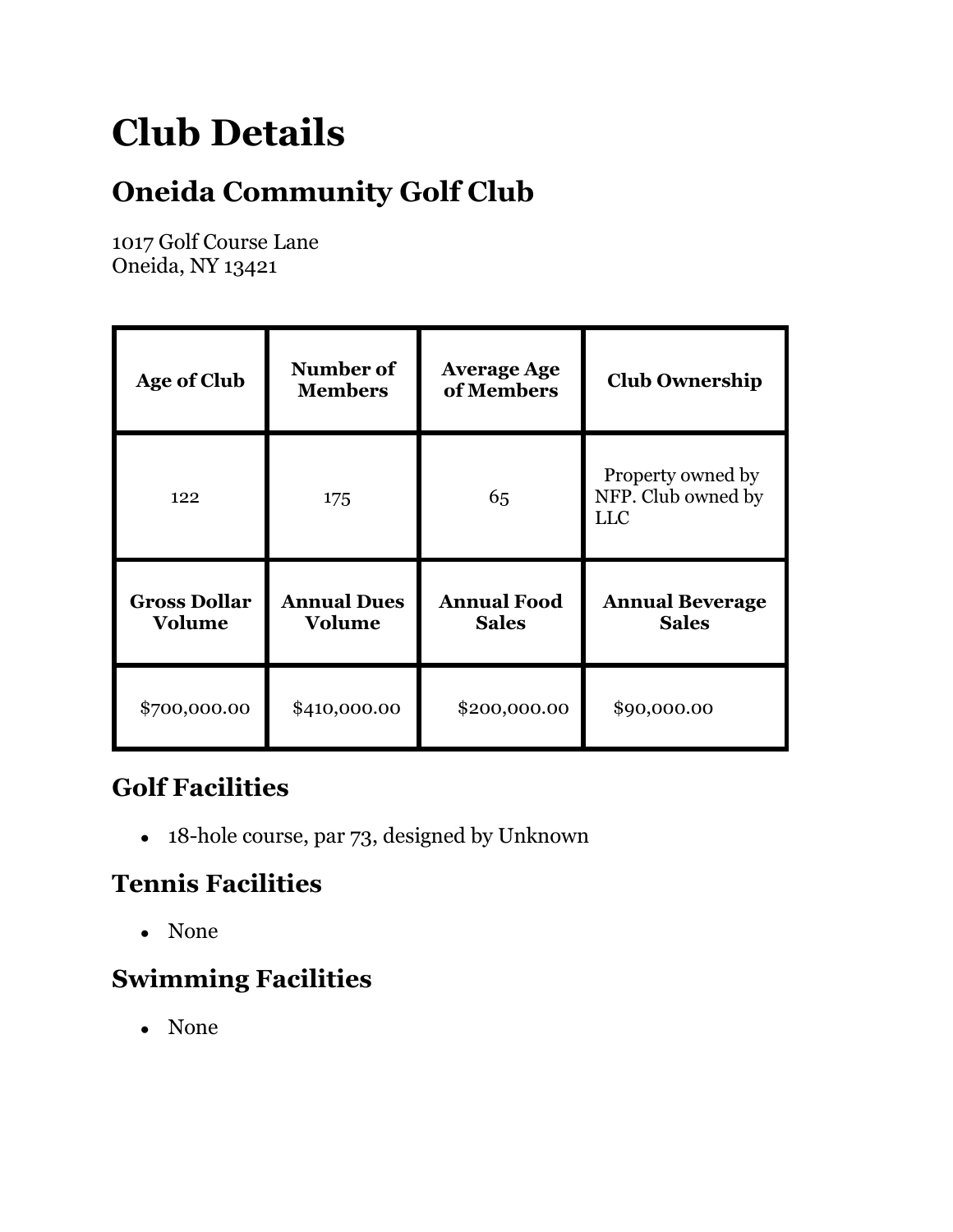# **Dining Facilities**

The Lakeside Landing restaurant is located in the Clubhouse, which was built in 2003 and features indoor and outdoor dining areas with great views of Sunset Lake and the golf course. A full-service bar is located adjacent to the dining areas.

Special events are our specialty. Retirement parties, baby or bridal showers, rehearsal dinners, birthday or anniversary parties, wedding receptions and of course golf outings. We can accommodate up to 125 people inside and many more in nice weather with our patio and covered porch.

## **Special Club Features**

The Oneida Community Golf Club is one of the oldest courses in Central New York. established in 1900. Previously owned and operated by Oneida Ltd, this course was built for the benefit of employees of the silver company. It was one of the most difficult courses to get to play for decades and its small, fast greens and overall course conditions made it a truly unique golfing experience. Since the current ownership began in 2003, the course has developed a strong corporate membership and is open for public play as well.

Play generally begins in late March and ends in late October, weather permitting. Open seven days a week, there are several leagues to choose from, but one of the nines is always open for non-league member play.

The Club's website is **[www.oneidagolf.com](http://www.oneidagolf.com/)**

Club is open 7 days per week, 7 months per year.

**Job Details**

**Date Posted: 4/19/2022**

**Job Title: Club Manager**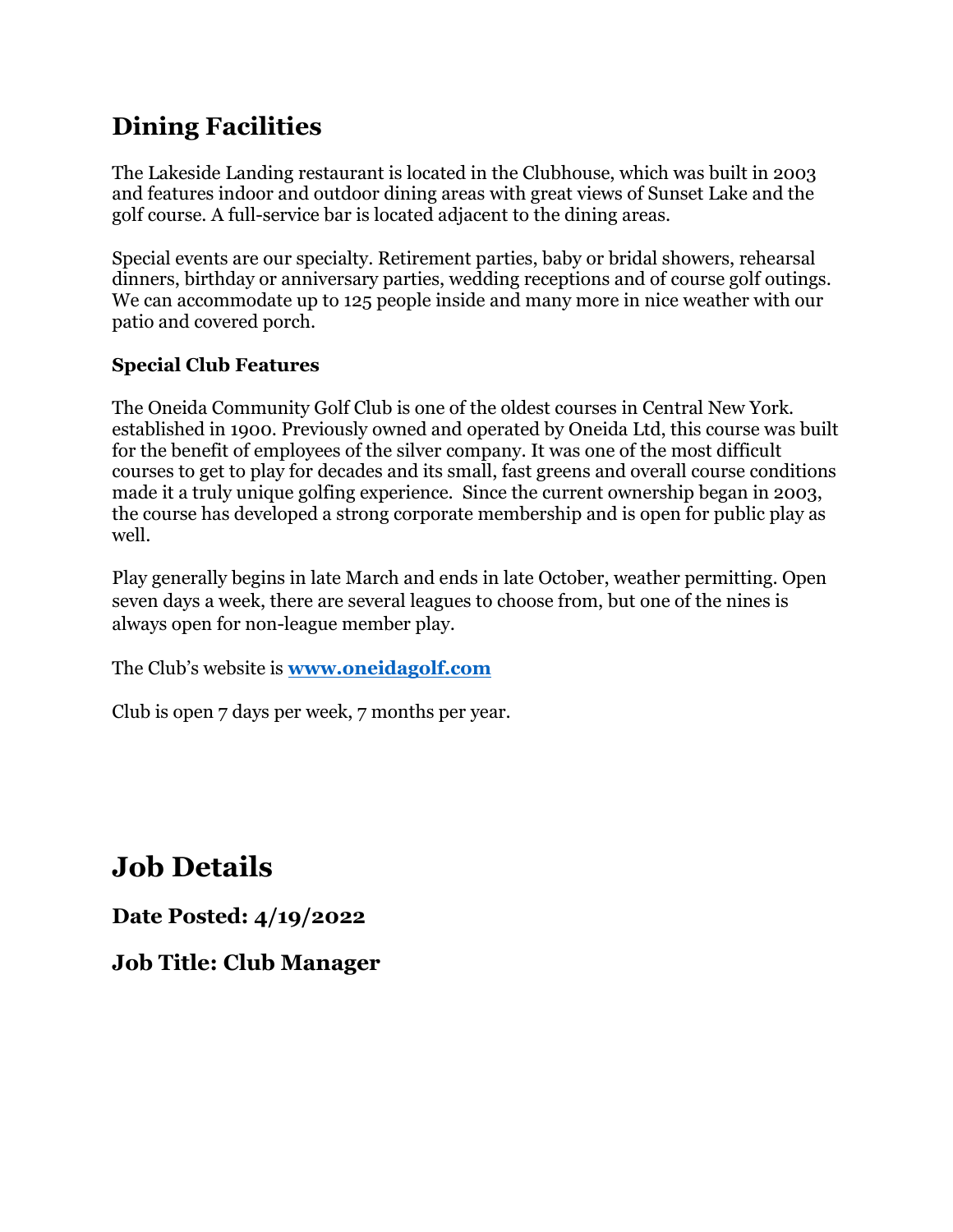# **Brief Job Description**

## **Club Manager**

The Club Manager for the Oneida Community Golf Club reports to the Operating committee of the LLC and is responsible for the management of all aspects of the Club's day-to-day activities. The Club Manager will ensure maximum Member and Guest services and satisfaction, an effective financial operation, maintenance and repair of Club facilities, contribution to the Club's membership goals, establishment of plans for the implementation of the Club's long-range plan and the security and protection of the Club's facilities.

Direct reports to the Club Manager include the Head Golf Professional, F&B Manager/Chef, Member Relations Coordinator, and Golf Course Superintendent.

The Club Manager will oversee and direct the Club's Department Heads and be responsible for the entire Club operation, including the following key areas:

- **Member and Guest Relations** -- provide outstanding service to Members and **Guests**
- **Food and Beverage** oversee both a la carte and special events with outstanding food and warm, friendly, and efficient service
- **Golf Operations** oversee the golf operations by working closely with the Head Golf Professional
- **Golf Course Maintenance** oversee the golf course maintenance by working closely with the Superintendent and staff to ensure Member satisfaction as it relates to the look and playability of the course.
- **Human Resources** oversee the hiring, training, and terminating of all Club personnel and establish specific personnel policies, hourly wages, compensation and benefit programs, job descriptions, annual performance reviews and personnel procedures
- **Club Facilities Maintenance and Housekeeping** oversee the daily maintenance and cleanliness of all areas of the Club
- **Membership Sales and Marketing** Works with the Member Relations Coordinator to oversee the ongoing Membership sales and marketing activities
- **Club Communications** oversee the regular Club emails and monthly newsletters and any other Club collateral
- **Budgeting and Accounting** oversee the development of the annual budgets and daily, weekly, and monthly financial reporting, including accounts payable and accounts receivable by working closely with the administrative staff and LLC Treasurer
- **Contracts** review and approve all Club contracts in accordance with guidelines established by the Operating committee
- **Governance** uphold and enforce the By Laws, rules, policies, and procedures of Oneida Community Golf Club